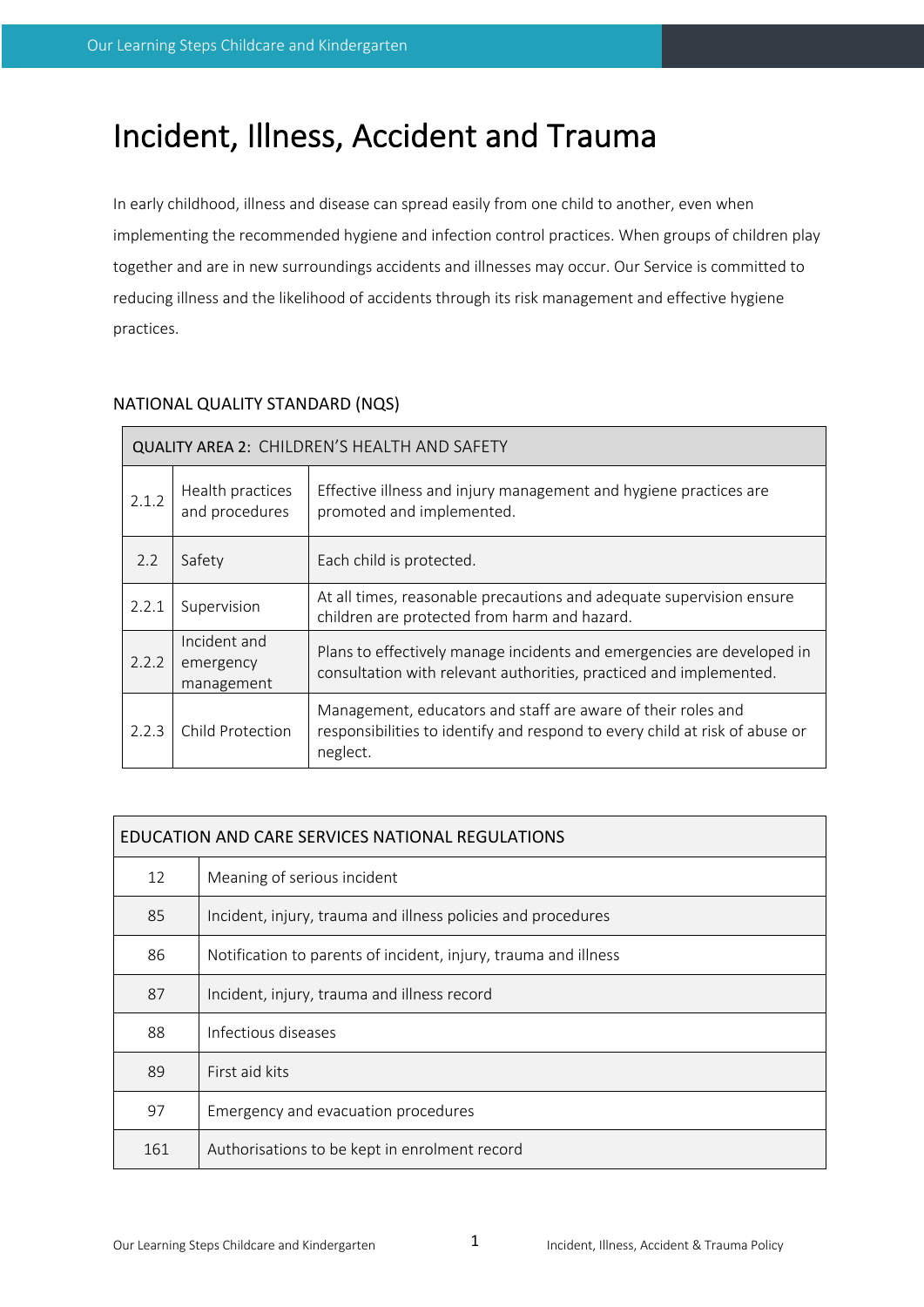| 162 | Health information to be kept in enrolment record             |
|-----|---------------------------------------------------------------|
| 168 | Education and care Service must have policies and procedures  |
| 174 | Prescribed information to be notified to Regulatory Authority |
| 176 | Time to notify certain information to Regulatory Authority    |

## RELATED POLICIES

| Anaphylaxis Management Policy        | Immunisation Policy                 |  |
|--------------------------------------|-------------------------------------|--|
| Asthma Management Policy             | Infectious Disease Policy           |  |
| Control of Infectious Disease Policy | <b>Medical Conditions Policy</b>    |  |
| Diabetes Management Policy           | Privacy and Confidentiality Policy  |  |
| <b>Epilepsy Policy</b>               | Record Keeping and Retention Policy |  |
| <b>Family Communication Policy</b>   | Road Safety Policy                  |  |
|                                      |                                     |  |

## PURPOSE

Educators have a duty of care to respond to and manage illnesses, accidents, incidents, and trauma that may occur at the Service to ensure the safety and wellbeing of children, educators and visitors. This policy will guide educators to manage illness and prevent injury and the spread of infectious diseases.

## SCOPE

This policy applies to children, families, staff, management, and visitors of the Service.

## IMPLEMENTATION

## IDENTIFYING SIGNS AND SYPTOMS OF ILLNESS

Early Childhood Educators and Management are not doctors and are unable to diagnose an illness or infectious disease. To ensure the symptoms are not infectious and to minimise the spread of an infection, medical advice is required to ensure a safe and healthy environment.

Symptoms indicating illness may include:

- Behaviour that is unusual for the individual child
- High temperature or fevers
- Loose bowels
- Faeces that are grey, pale or contains blood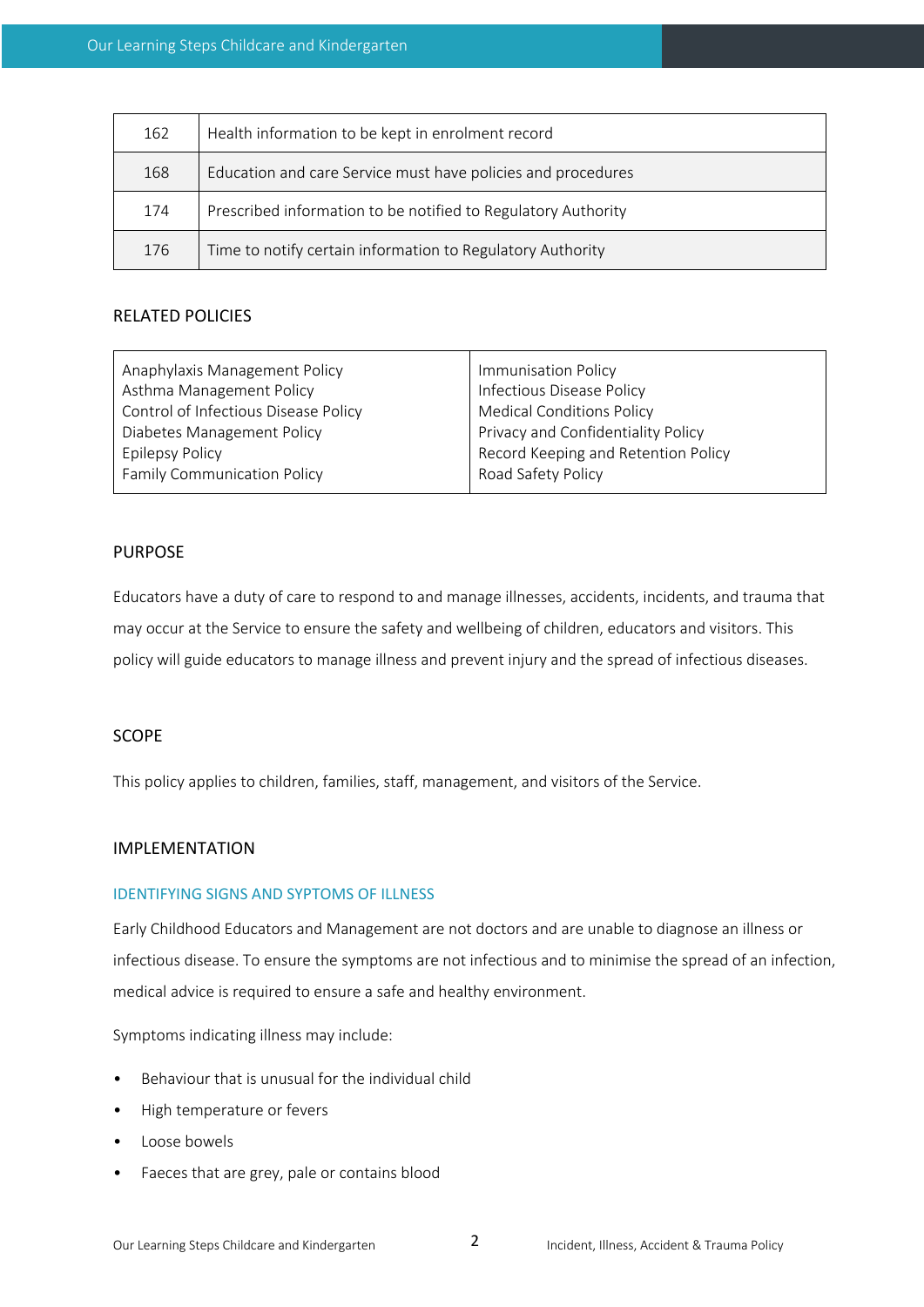- Vomiting
- Discharge from the eye or ear
- Skin that display rashes, blisters, spots, crusty or weeping sores
- Loss of appetite
- Dark urine
- Headaches
- Stiff muscles or joint pain
- Continuous scratching of scalp or skin
- Difficulty in swallowing or complaining of a sore throat
- Persistent, prolonged or severe coughing
- Difficulty breathing

## HIGH TEMPRETURES OR FEVERS

Children get fevers or temperatures for all kinds of reasons. Most fevers and the illnesses that cause them last only a few days. However sometimes a fever will last much longer and might be the sign of an underlying chronic or long-term illness or disease.

Recognised authorities suggest a child's normal temperature will range between 36.0°C and 37.0°C, but this will often depend on the age of the child and the time of day.

Any child with a high fever or temperature reaching 38°C or higher will not be permitted to attend the Service until 24 hours (after 'the next day') after the temperature/fever has subsided.

#### WHEN A CHILD HAS A HIGH TEMPERATURE OR FEVER

- Educators will notify parents when a child registers a temperature of 38°C or higher.
- The child will need to be collected from the Service and will not permitted back for a further 24 hours (after 'the next day') after the child's last temperature
- Educators will complete an illness, Accident & Trauma record and note down any other symptoms that may have developed along with the temperature (for example, a rash, vomiting, etc.).

## METHODS TO REDUCE A CHILD'S TEMPERATURE OR FEVER

• Encourage the child to drink plenty of water (small sips), unless there are reasons why the child is only allowed limited fluids.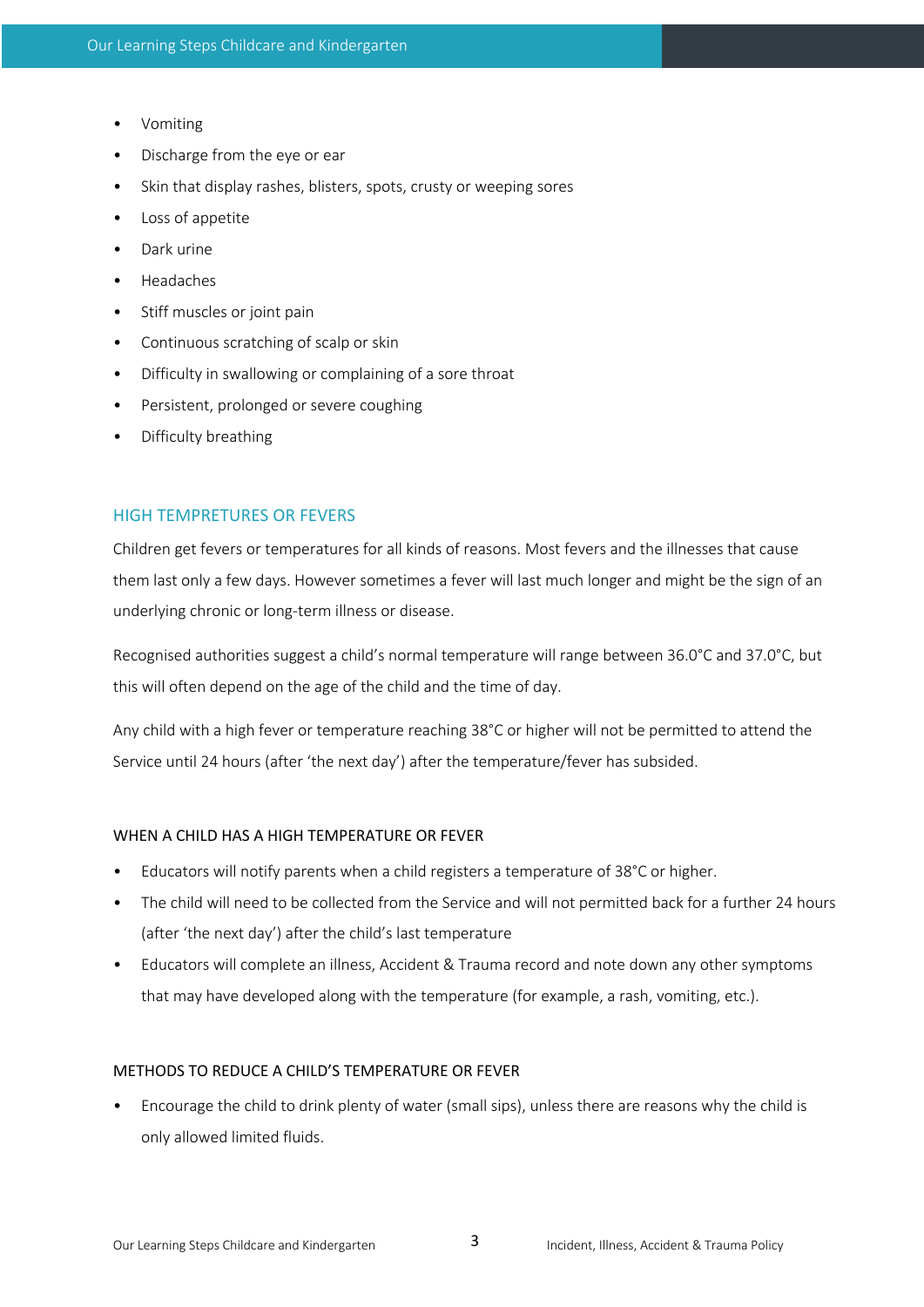- Remove excessive clothing (shoes, socks, jumpers, pants etc.) Educators will be mindful of cultural beliefs.
- Sponge lukewarm water on the child's forehead, back of neck and exposed areas of skin: Never use cold water as this can have the opposite effect of increasing a temperature as the body fights back.
- If requested by a parent or emergency contact person, staff may administer Paracetamol (Panadol or Nurofen) in an attempt to bring the temperature down. However, a parent or emergency contact person must still collect the child.

#### DEALING WITH COLDS/FLU (RUNNING NOSE)

Colds are the most common cause of illness in children and adults. There are more than 200 types of viruses that can cause the common cold. Symptoms include a runny or blocked nose, sneezing and coughing, watery eyes, headache, a mild sore throat, and possibly a slight fever.

Nasal discharge may start clear, but can become thicker and turn yellow or green over a day or so. Up to a quarter of young children with a cold may have an ear infection as well, but this happens less often as the child grows older. Watch for any new or more severe symptoms—these may indicate other, more serious infections. Infants are protected from colds for about the first 6 months of life by antibodies from their mothers. After this, infants and young children are very susceptible to colds because they are not immune, they have close contact with adults and other children, they cannot practice good personal hygiene, and their smaller nose and ear passages are easily blocked. It is not unusual for children to have five or more colds a year, and children in education and care Services may have as many as 8–12 colds a year.

As children get older, and as they are exposed to greater numbers of children, they get fewer colds each year because of increased immunity. By 3 years of age, children who have been in group care since infancy have the same number of colds, or fewer, as children who are cared for only at home.

Management have the right to send children home if they appear unwell due to a cold or general illness. Children can become distressed and lethargic when unwell. Discharge coming from a child's nose and coughing can lead to germs spreading to other children, educators, toys, and equipment. Management will assess each individual case prior to sending the child home.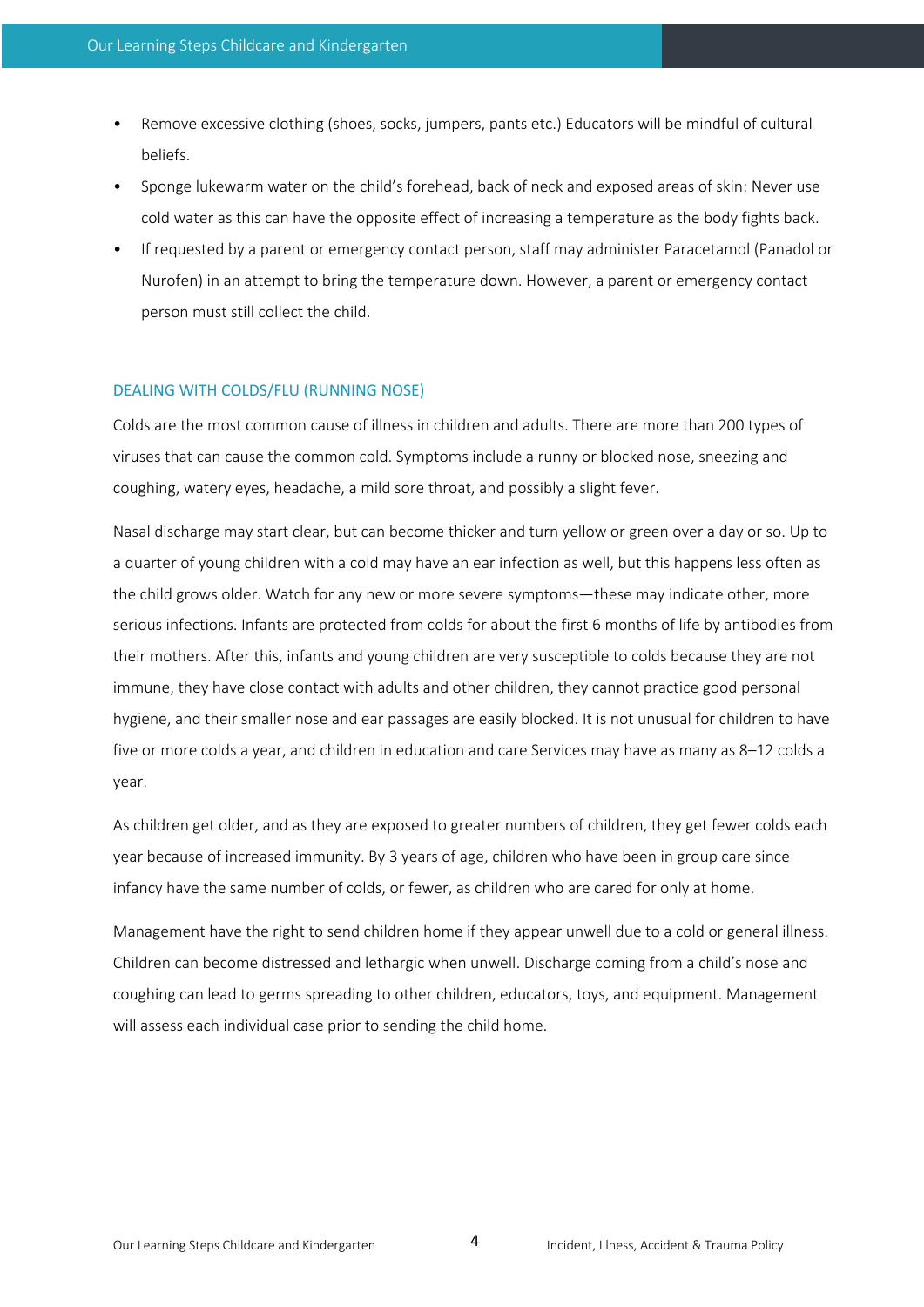#### DIARRHOEA AND VOMITING (GASTROENTERITIS)

Gastroenteritis (or 'gastro') is a general term for an illness of the digestive system. Typical symptoms include abdominal cramps, diarrhoea, and vomiting. In many cases, it does not need treatment, and symptoms disappear in a few days.

However, gastroenteritis can cause dehydration because of the large amount of fluid lost through vomiting and diarrhoea. Therefore, if a child does not receive enough fluids, he/she may require fluids intravenously.

If a child has diarrhoea and/or vomiting whilst at the Service, Management will notify parents or an emergency contact to collect the child immediately. If the Service has a total of three cases of gastroenteritis, the Public Health Unit must be notified.

Children that have had diarrhoea and/or vomiting will be asked to stay away from the Service for 24 hours ('the next day') after symptoms have ceased to reduce infection transmission as symptoms can reappear after 24 hours in many instances.

#### INFECTIOUS CAUSES OF GASTROENTERITIS INCLUDE:

- Viruses such as rotavirus, adenoviruses and norovirus.
- Bacteria such as Campylobacter, Salmonella and Shigella.
- Bacterial toxins such as staphylococcal toxins.
- Parasites such as Giardia and Cryptosporidium.

#### NON-INFECTIOUS CAUSES OF GASTROENTERITIS INCLUDE:

- Medication such as antibiotics.
- Chemical exposure such as zinc poisoning.
- Introducing solid foods to a young child.
- Anxiety or emotional stress.

The exact cause of infectious diarrhoea can only be diagnosed by laboratory tests of faecal specimens. In mild, uncomplicated cases of diarrhoea, doctors do not routinely conduct faecal testing.

Children with diarrhoea who also vomit or refuse extra fluids should see a doctor. In severe cases, hospitalisation may be needed. The parent and doctor will need to know the details of the child's illness while the child was at the education and care Service.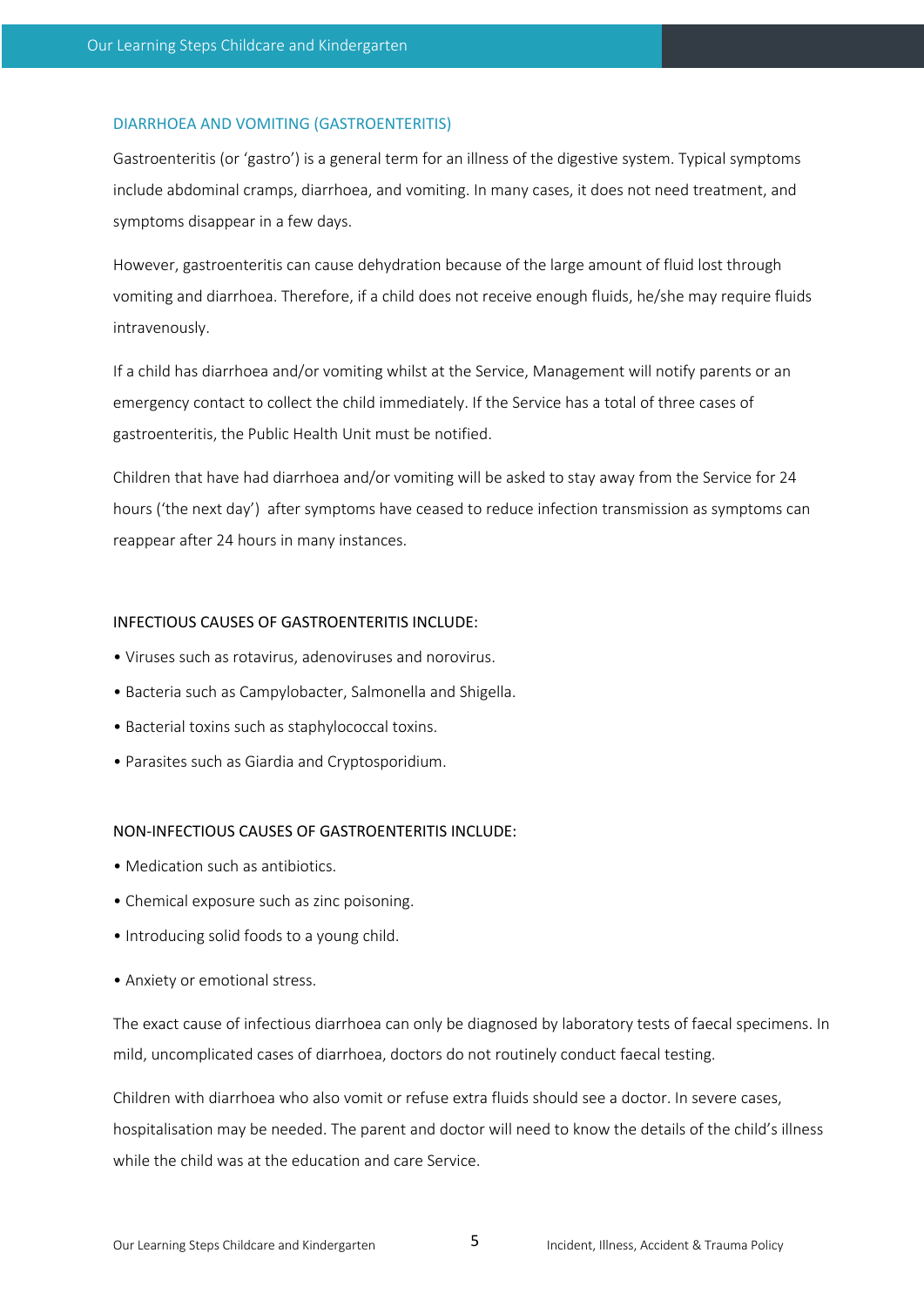Children, educators and staff with diarrhoea and/or vomiting will be excluded until the diarrhoea and/or vomiting has stopped for at least 24 hours. (after 'the next day')

Please note: If there is a gastroenteritis outbreak at the Service, children displaying the symptoms will be excluded from the Service until the diarrhoea and/or vomiting has stopped and the family are able to get a medical clearance from their doctor.

#### SERIOUS INJURY, INCIDENT OR TRAUMA

Regulations require the Approved Provider or Nominated Supervisor to notify Regulatory Authorities within 24 hours of any serious incident at the Service.

#### DEFINITION OF SERIOUS INCIDENT:

a) The death of a child:

- (i) While being educated and cared for by an Education and Care Service or
- (ii) Following an incident while being educated and cared for by an Education and Care Service.

(b) Any incident involving serious injury or trauma to, or illness of, a child while being educated and cared for by an Education and Care Service, which:

(i) A reasonable person would consider required urgent medical attention from a registered medical practitioner or

(ii) For which the child attended, or ought reasonably to have attended, a hospital. For example: whooping cough, broken limb and anaphylaxis reaction

(c) Any incident where the attendance of emergency services at the Education and Care Service premises was sought, or ought reasonably to have been sought

(d) Any circumstance where a child being educated and cared for by an Education and Care Service

(i) Appears to be missing or cannot be accounted for or

(ii) Appears to have been taken or removed from the Education and Care Service premises in a manner that contravenes these regulations or

(iii) Is mistakenly locked in or locked out of the Education and Care Service premises or any part of the premises.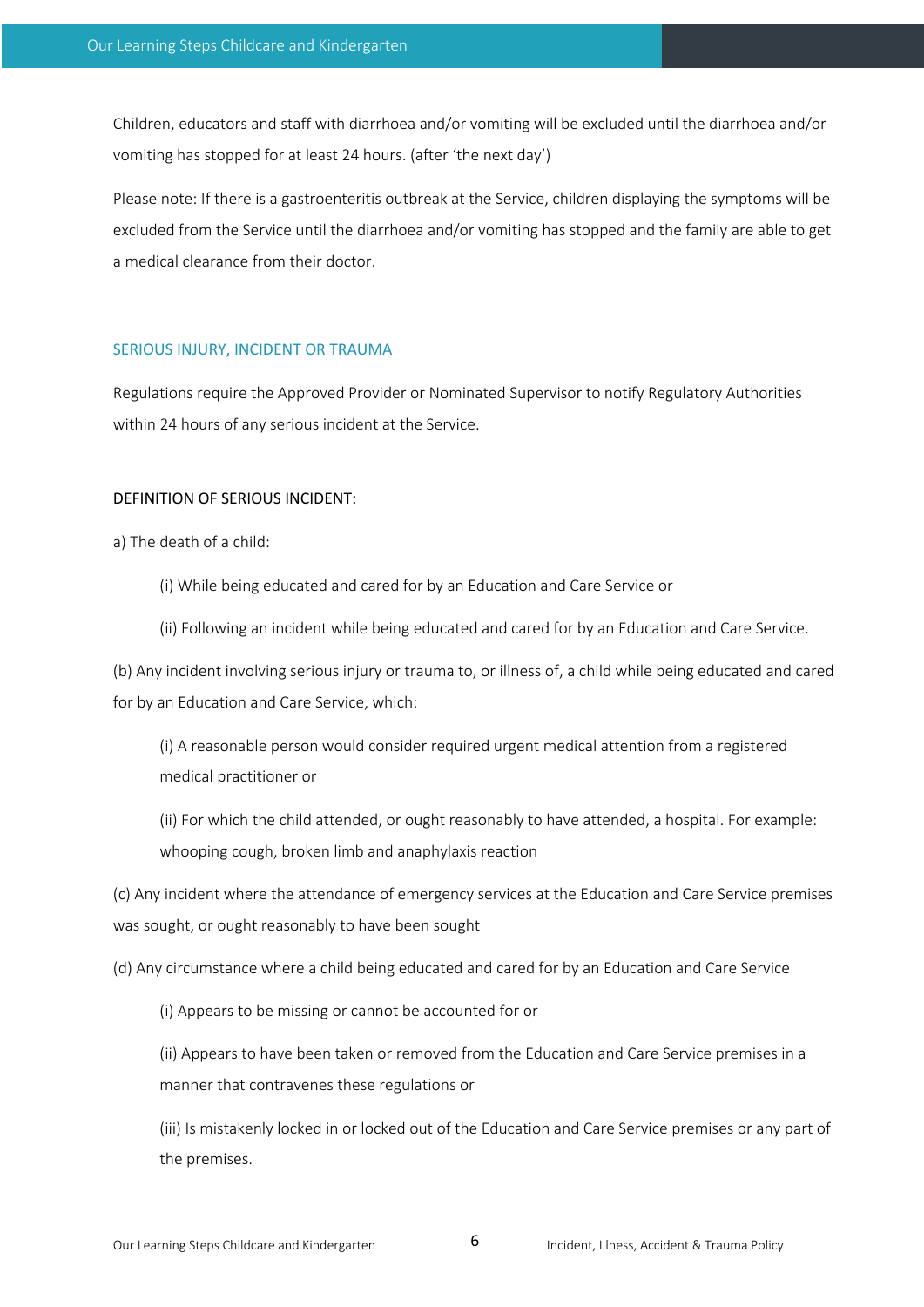A serious incident should be documented as an incident, injury, trauma and illness record as soon as possible and within 24 hours of the incident, with any evidence attached.

Trauma is defined as the impact of an event or a series of events during which a child feels helpless and pushed beyond their ability to cope. There are a range of different events that might be traumatic to a child, including accidents, injuries, serious illness, natural disasters, war, terrorist attacks, assault, and threats of violence, domestic violence, neglect or abuse. Parental or cultural trauma can also have a traumatising effect on children. This definition firmly places trauma into a developmental context:

"Trauma changes the way children understand their world, the people in it and where they belong" (Australian Childhood Foundation, 2010).

Trauma can disrupt the relationships a child has with their parents, educators and staff who care for them. It can transform children's language skills, physical and social development and the ability to manage their emotions and behaviour.

#### Behavioural response in babies and toddlers who have experienced trauma may include:

- Avoidance of eye contact
- Loss of physical skills such as rolling over, sitting, crawling, and walking
- Fear of going to sleep, especially when alone
- Nightmares
- Loss of appetite
- Making very few sounds
- Increased crying and general distress
- Unusual aggression
- Constantly on the move with no quiet times
- Sensitivity to noises.

#### Behavioural responses for pre-school aged children who have experiences trauma may include:

- New or increased clingy behaviour such as constantly following a parent, carer or staff around
- Anxiety when separated from parents or carers
- New problems with skills like sleeping, eating, going to the toilet and paying attention
- Shutting down and withdrawing from everyday experiences
- Difficulties enjoying activities
- Being more jumpy or easily frightened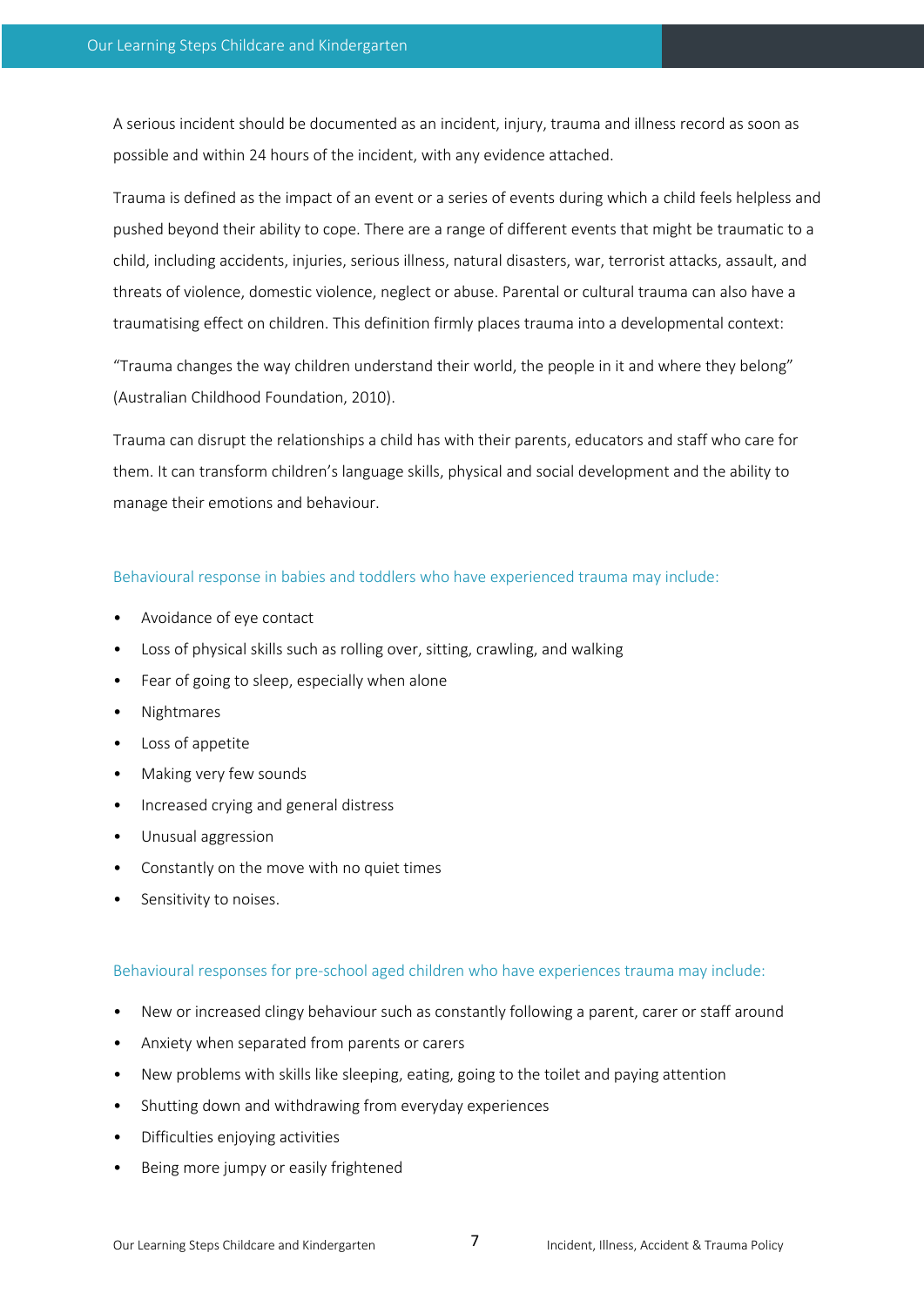- Physical complaints with no known cause such as stomach pains and headaches
- Blaming themselves and thinking the trauma was their fault.

Children who have experienced traumatic events often need help to adjust to the way they are feeling. When parents, educators and staff take the time to listen, talk, and play they may find children begin to say or show how they are feeling. Providing children with time and space lets them know you are available and care about them.

It is important for educators to be patient when dealing with a child who has experienced a traumatic event. It may take time to understand how to respond to a child's needs and new behaviours before parents, educators and staff are able to work out the best ways to support a child. It is imperative to realise that a child's behaviour may be a response to the traumatic event rather than just 'naughty' or 'difficult' behaviour.

## Educators can assist children dealing with trauma by:

- Observing the behaviours and expressed feelings of a child and documenting responses that were most helpful in these situations.
- Creating a 'relaxation' space with familiar and comforting toys and objects children can use when they are having a difficult time.
- Having quiet time such as reading a story about feelings together.
- Trying different types of play that focus on expressing feelings (e.g. drawing, playing with play dough, dress-ups and physical games such as trampolines).
- Helping children understand their feelings by using reflecting statements (e.g. 'you look sad/angry right now, I wonder if you need some help?').

There are a number of ways for parents, educators and staff to reduce their own stress and maintain awareness, so they continue to be effective when offering support to children who have experienced traumatic events.

#### Strategies to assist Families, Educators and Staff to cope with children's stress or trauma may include:

• Taking time to calm yourself when you have a strong emotional response. This may mean walking away from a situation for a few minutes or handing over to another educator or staff member if possible.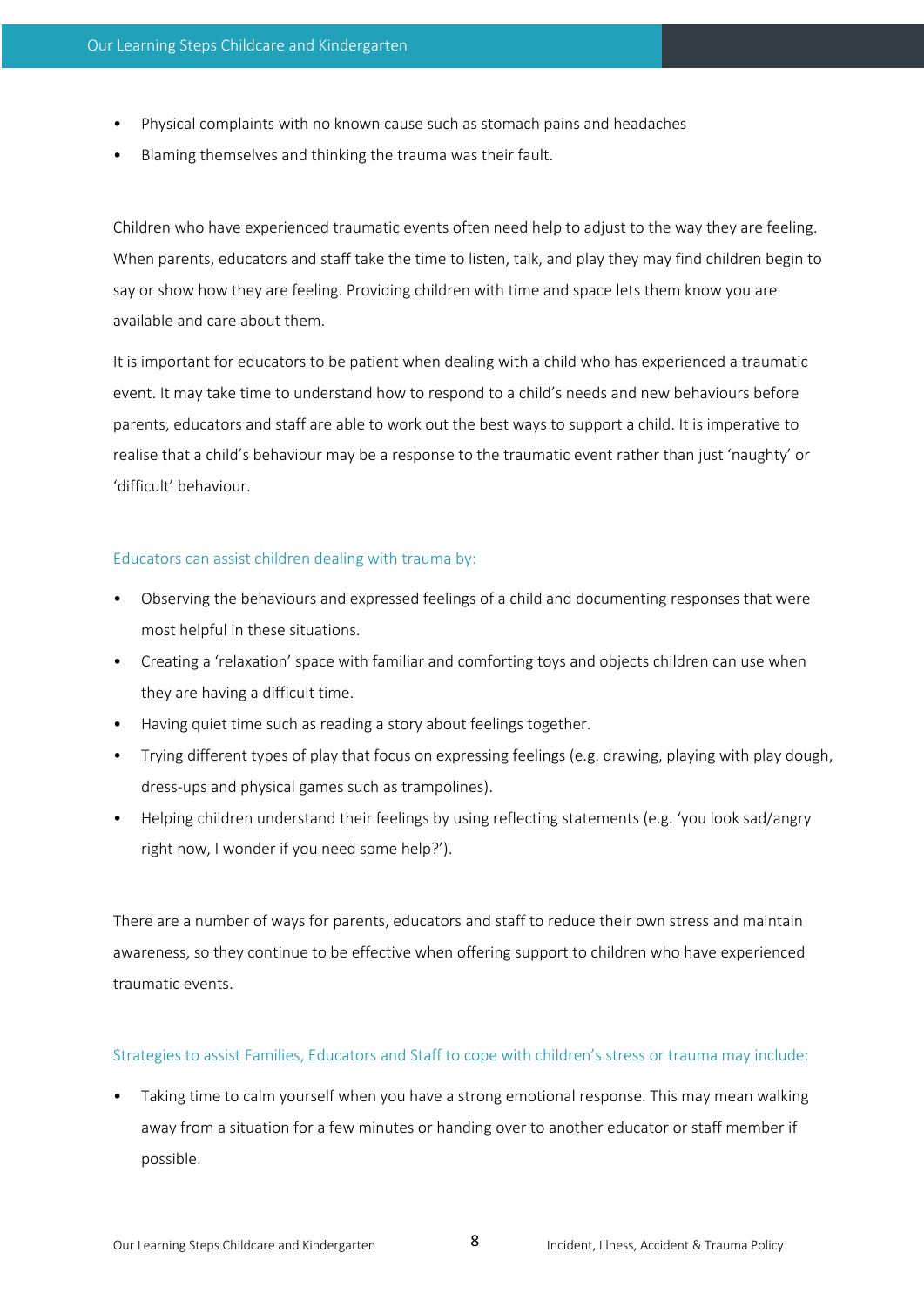- Planning ahead with a range of possibilities in case difficult situations occur.
- Remembering to find ways to look after yourself, even if it is hard to find time or you feel other things are more important. Taking time out helps adults be more available to children when they need support.
- Using supports available to you within your relationships (e.g., family, friends, colleagues).
- Identifying a supportive person to talk to about your experiences. This might be your family doctor or another health professional.

Living or working with traumatised children can be demanding so it is important to be aware of your own responses and seek support from management when required.

## MANAGEMENT/NOMINATED SUPERVISOR/RESPONSIBLE PERSON AND EDUCATORS WILL ENSURE:

- Service policies and procedures are adhered to at all times.
- Parents or guardians are notified as soon as practicable and no later than 24 hours of the illness, accident, or trauma occurring.
- Parents are advised to keep the child home until they are feeling well, and they have not had any symptoms for at least 24-48 hours. (after 'the next day')
- An Illness, accident or trauma record is completed accurately and in a timely manner as soon after the event as possible.
- First aid qualified educators are present at all times on the roster and in the Service.
- First aid kits are suitably equipped and checked on a monthly basis (see First Aid Kit Record).
- First aid kits are easily accessible when children are present at the Service and during excursions.
- First aid, anaphylaxis management training, and asthma management training is current and updated as required.
- Adults or children who are ill are excluded for the appropriate period.
- Educators or staff who have diarrhoea or an infectious disease do not prepare food for others.
- Cold food is kept cold (below 5 °C) and hot food, hot (above 60°C) to discourage the growth of bacteria.
- If the incident, situation or event presents imminent or severe risk to the health, safety and wellbeing of any person present at the Service, or if an ambulance was called in response to the emergency (not as a precaution) the regulatory authority will be notified within 24 hours of the incident.
- Parents are notified of any infectious diseases circulating the Service within 24 hours of detection.
- Children are excluded from the service if staff feel the child is too unwell to attend or is a risk to other children.
- Staff and children always practice appropriate hand hygiene.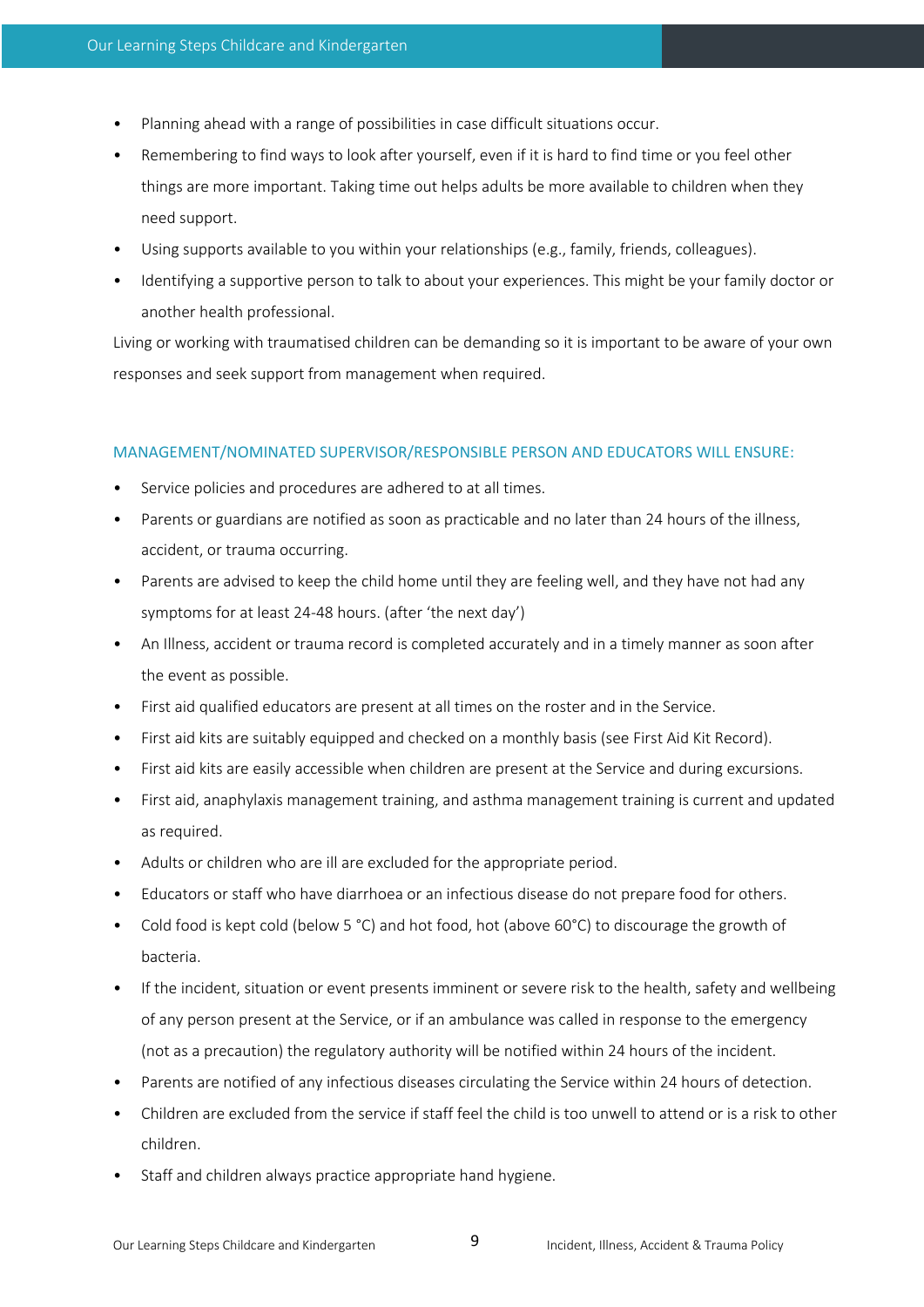- Appropriate cleaning practices are followed.
- Toys and equipment are cleaned and disinfected on a regular basis which is recorded in the toy cleaning register.
- All illnesses are documented in the service Illness Register.

## Source

Australian Childhood Foundation. (2010). Making space for learning: Trauma informed practice in schools: https://www.theactgroup.com.au/documents/makingspaceforlearning-traumainschools.pdf

Australian Children's Education & Care Quality Authority. (2014).

Belonging, Being and Becoming: The Early Years Learning Framework for Australia. (2009).

Early Childhood Australia Code of Ethics. (2016).

First Aid Workplace: http://sydney.edu.au/science/psychology/whs/COP/First-aid-workplace.pdf

Guide to the Education and Care Services National Law and the Education and Care Services National Regulations. (2017).

Guide to the National Quality Standard. (2017).

National Health and Medical Research Council. (2012). *Staying healthy: Preventing infectious diseases in early childhood education and care services.* 

NSW Public Health Unit: https://www.health.nsw.gov.au/Infectious/Pages/phus.aspx

Policy Development in early childhood setting

Raising Children Network: http://raisingchildren.net.au/articles/fever\_a.html3

Revised National Quality Standard. (2018).

## REVIEW

| POLICY REVIEWED      | <b>March 2019</b>                                                                                                                                                                                                                                         | <b>NEXT REVIEW DATE</b>                 | <b>March 2020</b> |
|----------------------|-----------------------------------------------------------------------------------------------------------------------------------------------------------------------------------------------------------------------------------------------------------|-----------------------------------------|-------------------|
| <b>MODIFICATIONS</b> | 'Educators' added to the section 'Management, Nominated'<br>Correct references sourced and added to 'sources'<br>Additional information added to points.<br>٠<br>Sources checked for currency.<br>Sources/references corrected, updated, and alphabetised |                                         |                   |
| POLICY REVIEWED      | PREVIOUS MODIFICATIONS                                                                                                                                                                                                                                    |                                         | NEXT REVIEW DATE  |
| May 2019             | Exclusion period for gastroenteritis has<br>been changed to assist in minimising the<br>spread of infection                                                                                                                                               |                                         | March 2019        |
| <b>March 2018</b>    | policy in respect of a child's exclusion<br>depending on the illness.                                                                                                                                                                                     | Minor, non-critical changes made to the | <b>March 2019</b> |